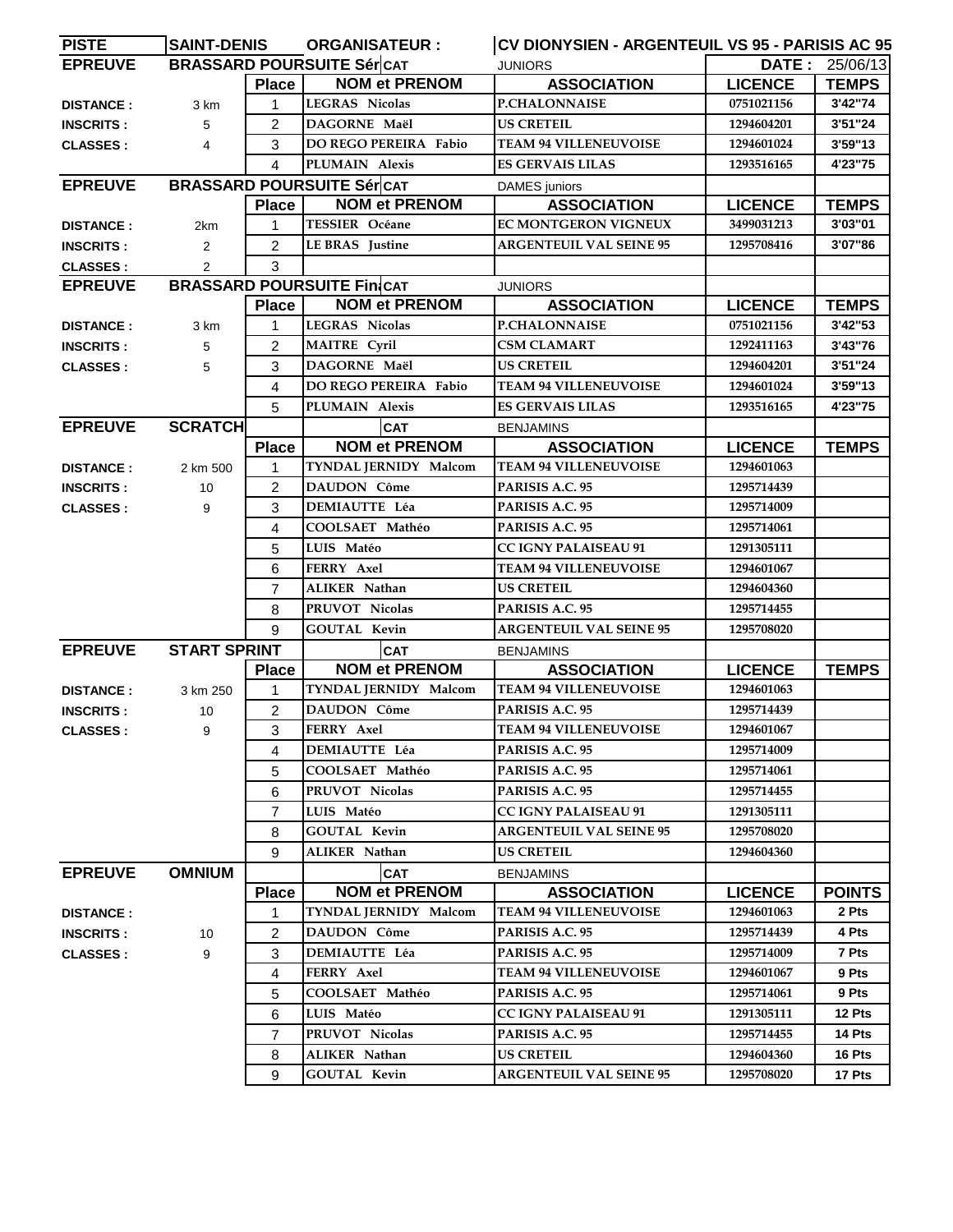| <b>EPREUVE</b>   | <b>COURSE AUX POINTS</b> |                | <b>CAT</b>                    | MINIMES F. G.                  |                |               |
|------------------|--------------------------|----------------|-------------------------------|--------------------------------|----------------|---------------|
|                  |                          | Place          | <b>NOM et PRENOM</b>          | <b>ASSOCIATION</b>             | <b>LICENCE</b> | <b>POINTS</b> |
| <b>DISTANCE:</b> | 4 km 500                 | $\mathbf{1}$   | <b>BRANDEBOURGER Aurélien</b> | <b>ARGENTEUIL VAL SEINE 95</b> | 1295708011     | 26 Pts        |
| <b>INSCRITS:</b> | 17                       | 2              | <b>LUXEUIL</b> Quentin        | <b>ARGENTEUIL VAL SEINE 95</b> | 1295708060     | 11 Pts        |
| <b>CLASSES:</b>  | 15                       | 3              | <b>SELLIER Valentin</b>       | PARISIS A.C. 95                | 1295714046     | 9 Pts         |
|                  |                          | 4              | LUIS Victor                   | <b>CC IGNY PALAISEAU 91</b>    | 1291305078     | 6 Pts         |
|                  |                          | 5              | <b>BUIRETTE</b> Gaëtan        | PARISIS A.C. 95                | 1295714438     | 1 Pt          |
|                  |                          | 6              | <b>HUMBERT</b> Igor           | <b>ARGENTEUIL VAL SEINE 95</b> | 1295708459     |               |
|                  |                          | $\overline{7}$ | DIONISIO Adam                 | <b>US CRETEIL</b>              | 1294604352     |               |
|                  |                          | 8              | <b>MALBOIS Alexis</b>         | PARISIS A.C. 95                | 1295714481     |               |
|                  |                          | 9              | <b>BAUGIN Alexis</b>          | <b>US CRETEIL</b>              | 1294604027     |               |
|                  |                          | 10             | KURTZEMANN Damien             | <b>VC ETAMPES</b>              | 1291311001     |               |
|                  |                          | 11             | DERLY Adrien                  | ES GERVAIS LILAS               | 1293516223     |               |
|                  |                          | 12             | <b>MENARD Claire</b>          | PARISIS A.C. 95                | 1295714468     |               |
|                  |                          | 13             | <b>DRAGONI Elina</b>          | <b>LA PEDALE FERTOISE</b>      | 1277102019     |               |
|                  |                          | 14             | ALIKER Jérémie                | US CRETEIL                     | 1294604002     |               |
|                  |                          | 15             | AIECH Katleen                 | <b>TEAM 94 VILLENEUVOISE</b>   | 1294601133     |               |
| <b>EPREUVE</b>   | <b>SCRATCH</b>           |                | <b>CAT</b>                    | MINIMES F. G.                  |                |               |
|                  |                          | <b>Place</b>   | <b>NOM et PRENOM</b>          | <b>ASSOCIATION</b>             | <b>LICENCE</b> | <b>TEMPS</b>  |
| <b>DISTANCE:</b> | 3 km 750                 | 1              | <b>SELLIER Valentin</b>       | PARISIS A.C. 95                | 1295714046     |               |
| <b>INSCRITS:</b> | 17                       | $\overline{2}$ | <b>BRANDEBOURGER Aurélien</b> | <b>ARGENTEUIL VAL SEINE 95</b> | 1295708011     |               |
| <b>CLASSES:</b>  | 15                       | 3              | <b>HUMBERT</b> Igor           | <b>ARGENTEUIL VAL SEINE 95</b> | 1295708459     |               |
|                  |                          | 4              | <b>LUXEUIL</b> Quentin        | <b>ARGENTEUIL VAL SEINE 95</b> | 1295708060     |               |
|                  |                          | 5              | LUIS Victor                   | <b>CC IGNY PALAISEAU 91</b>    | 1291305078     |               |
|                  |                          | 6              | <b>MALBOIS Alexis</b>         | PARISIS A.C. 95                | 1295714481     |               |
|                  |                          | $\overline{7}$ | <b>BUIRETTE</b> Gaëtan        | PARISIS A.C. 95                | 1295714438     |               |
|                  |                          | 8              | DIONISIO Adam                 | <b>US CRETEIL</b>              | 1294604352     |               |
|                  |                          | 9              | <b>BAUGIN Alexis</b>          | <b>US CRETEIL</b>              | 1294604027     |               |
|                  |                          | 10             | <b>KURTZEMANN Damien</b>      | <b>VC ETAMPES</b>              | 1291311001     |               |
|                  |                          | 11             | DRAGONI Elina                 | <b>LA PEDALE FERTOISE</b>      | 1277102019     |               |
|                  |                          | 12             | <b>MENARD</b> Claire          | PARISIS A.C. 95                | 1295714468     |               |
|                  |                          | 13             | ALIKER Jérémie                | <b>US CRETEIL</b>              | 1294604002     |               |
|                  |                          | 14             | AIECH Katleen                 | <b>TEAM 94 VILLENEUVOISE</b>   | 1294601133     |               |
|                  |                          | 15             | DERLY Adrien                  | <b>ES GERVAIS LILAS</b>        | 1293516223     |               |
| <b>EPREUVE</b>   | <b>OMNIUM</b>            |                | <b>CAT</b>                    | MINIMES F. G.                  |                |               |
|                  |                          | <b>Place</b>   | <b>NOM et PRENOM</b>          | <b>ASSOCIATION</b>             | <b>LICENCE</b> | <b>POINTS</b> |
| <b>DISTANCE:</b> |                          | 1              | <b>BRANDEBOURGER Aurélien</b> | <b>ARGENTEUIL VAL SEINE 95</b> | 1295708011     | 3 Pts         |
| <b>INSCRITS:</b> | 17                       | 2              | <b>SELLIER Valentin</b>       | PARISIS A.C. 95                | 1295714046     | 4 Pts         |
| <b>CLASSES:</b>  | 15                       | 3              | LUXEUIL Quentin               | <b>ARGENTEUIL VAL SEINE 95</b> | 1295708060     | 6 Pts         |
|                  |                          | 4              | <b>HUMBERT</b> Igor           | <b>ARGENTEUIL VAL SEINE 95</b> | 1295708459     | 9 Pts         |
|                  |                          | 5              | LUIS Victor                   | <b>CC IGNY PALAISEAU 91</b>    | 1291305078     | 9 Pts         |
|                  |                          | 6              | <b>BUIRETTE Gaëtan</b>        | PARISIS A.C. 95                | 1295714438     | 12 Pts        |
|                  |                          | 7              | <b>MALBOIS Alexis</b>         | PARISIS A.C. 95                | 1295714481     | 14 Pts        |
|                  |                          | 8              | DIONISIO Adam                 | <b>US CRETEIL</b>              | 1294604352     | 15 Pts        |
|                  |                          | 9              | <b>BAUGIN Alexis</b>          | US CRETEIL                     | 1294604027     | 18 Pts        |
|                  |                          | 10             | <b>KURTZEMANN Damien</b>      | <b>VC ETAMPES</b>              | 1291311001     | 20 Pts        |
|                  |                          | 11             | <b>DRAGONI Elina</b>          | <b>LA PEDALE FERTOISE</b>      | 1277102019     | 24 Pts        |
|                  |                          | 12             | DERLY Adrien                  | <b>ES GERVAIS LILAS</b>        | 1293516223     | 26 Pts        |
|                  |                          | 13             | <b>MENARD Claire</b>          | PARISIS A.C. 95                | 1295714468     | 26 Pts        |
|                  |                          | 14             | ALIKER Jérémie                | <b>US CRETEIL</b>              | 1294604002     | 26 Pts        |
|                  |                          | 15             | AIECH Katleen                 | <b>TEAM 94 VILLENEUVOISE</b>   | 1294601133     | 28 Pts        |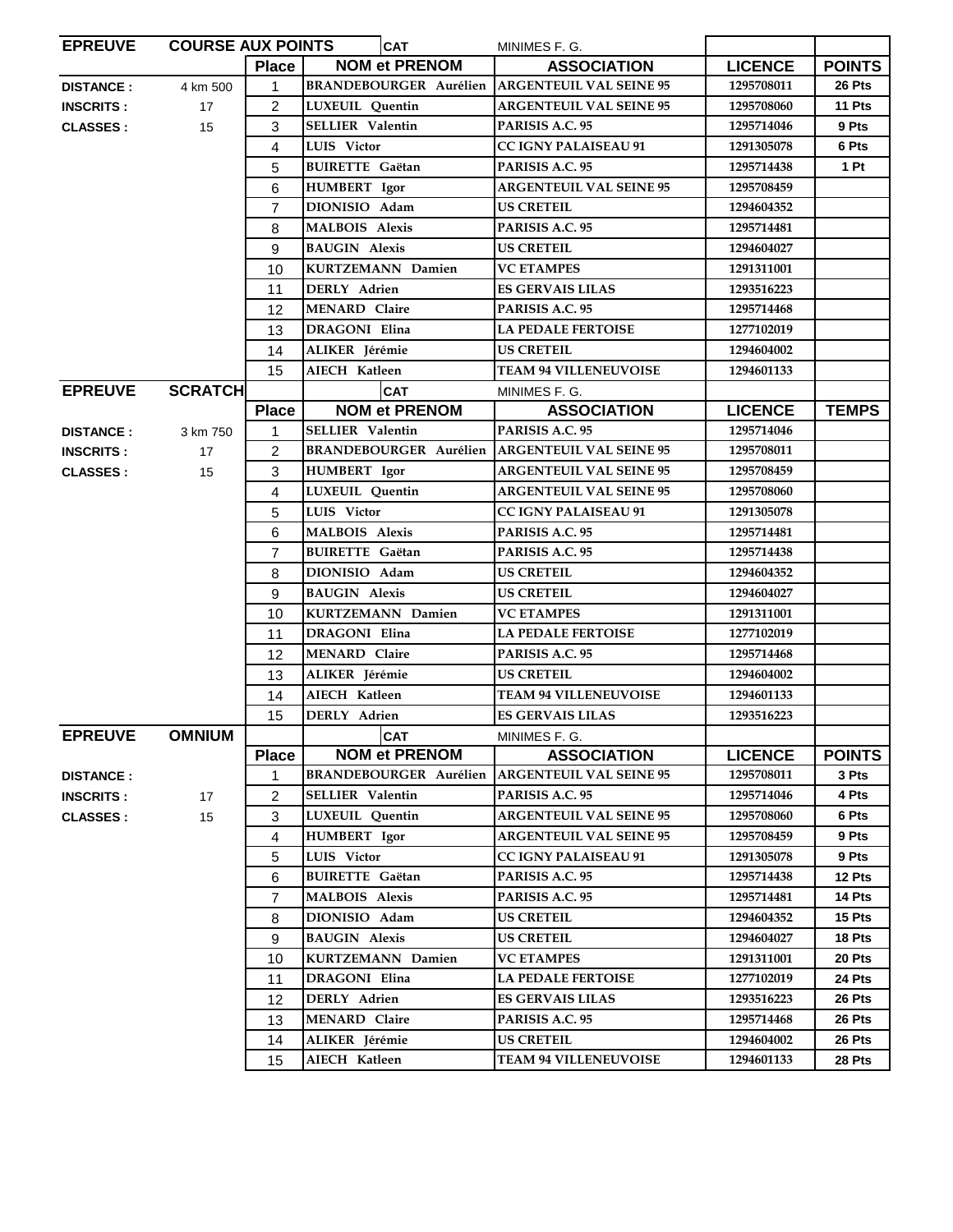| <b>EPREUVE</b>   | <b>SPRINT AUX POINTS</b> |                | <b>CAT</b>                   | JUN. SEN. DAMES                |                |                 |
|------------------|--------------------------|----------------|------------------------------|--------------------------------|----------------|-----------------|
|                  |                          | Place          | <b>NOM et PRENOM</b>         | <b>ASSOCIATION</b>             | <b>LICENCE</b> | <b>POINTS</b>   |
| <b>DISTANCE:</b> | 6 km                     | 1              | <b>MAITRE</b> Cyril          | <b>CSM CLAMART</b>             | 1292411163     | 5 Pts           |
| <b>INSCRITS:</b> | 18                       | 2              | <b>DO REGO PEREIRA Fabio</b> | <b>TEAM 94 VILLENEUVOISE</b>   | 1294601024     | 3 Pts           |
| <b>CLASSES:</b>  | 15                       | 3              | <b>LASSAUNIERE Olivier</b>   | PARISIS A.C. 95                | 1295714016     | 1Pt             |
|                  |                          | 4              | PRUDHOMME Alexandre          | <b>US CRETEIL</b>              | 1294604340     | 1Pt             |
|                  |                          | 5              | DAGORNE Maël                 | <b>US CRETEIL</b>              | 1294604201     | 1P <sub>t</sub> |
|                  |                          | 6              | <b>BERNARDON Eric</b>        | <b>CM AUBERVILLIERS 93</b>     | 1293505346     |                 |
|                  |                          | $\overline{7}$ | <b>VERRIER</b> Franck        | <b>TEAM 94 VILLENEUVOISE</b>   | 1294601020     |                 |
|                  |                          | 8              | ROULAND Hugo                 | <b>V.C. VAULX EN VELIN</b>     | 2469059043     |                 |
|                  |                          | 9              | ROBERT Frédéric              | <b>TEAM 94 VILLENEUVOISE</b>   | 1294601113     |                 |
|                  |                          | 10             | <b>DROLLEE</b> Arnaud        | <b>US CRETEIL</b>              | 1294604150     |                 |
|                  |                          | 11             | <b>NOEL Aurélien</b>         | PARISIS A.C. 95                | 1295714246     |                 |
|                  |                          | 12             | <b>SENECHAL Gabin</b>        | <b>P.CHALONNAISE</b>           | 0751021035     |                 |
|                  |                          | 13             | SLUSARSKI Michal             | <b>ES GERVAIS LILAS</b>        | 1293516227     |                 |
|                  |                          | 14             | DERLY Alain                  | <b>ES GERVAIS LILAS</b>        | 1293516024     |                 |
|                  |                          | 15             | PLUMAIN Alexis               | ES GERVAIS LILAS               | 1293516165     |                 |
| <b>EPREUVE</b>   | <b>ELIMINATION</b>       |                | <b>CAT</b>                   | <b>CADETS CADETTES</b>         |                |                 |
|                  |                          | <b>Place</b>   | <b>NOM et PRENOM</b>         | <b>ASSOCIATION</b>             | <b>LICENCE</b> | <b>TEMPS</b>    |
| <b>DISTANCE:</b> |                          | 1              | NICOLAS Théo                 | USM GAGNY                      | 1293513184     |                 |
| <b>INSCRITS:</b> | 21                       | $\overline{2}$ | AIECH Dylan                  | <b>US CRETEIL</b>              | 1294604299     |                 |
| <b>CLASSES:</b>  | 15                       | 3              | MILLASSEAU Guillaume         | <b>AC BAZANCOURT REIMS</b>     | 751013081      |                 |
|                  |                          | $\overline{4}$ | <b>COOLSAET</b> Quentin      | PARISIS A.C. 95                | 1295714387     |                 |
|                  |                          | 5              | DAGNET Dylan                 | <b>TEAM 94 VILLENEUVOISE</b>   | 1294601149     |                 |
|                  |                          | 6              | RICHARD Valentin             | <b>AC AMIENOISE</b>            | 1980084092     |                 |
|                  |                          | $\overline{7}$ | <b>GIBLET</b> Maxence        | <b>US CRETEIL</b>              | 1294604293     |                 |
|                  |                          | 8              | LUXEUIL Jérôme               | <b>ARGENTEUIL VAL SEINE 95</b> | 1295708392     |                 |
|                  |                          | 9              | RIEBEL Mathieu               | EC MONTGERON VIGNEUX           | 1291307112     |                 |
|                  |                          | 10             | PARMEGGIANI Enzo             | PARISIS A.C. 95                | 1295714017     |                 |
|                  |                          | 11             | MORARD Mathieu               | PARISIS A.C. 95                | 1295714056     |                 |
|                  |                          | 12             | <b>DEMAY Louis</b>           | PARISIS A.C. 95                | 1295714201     |                 |
|                  |                          | 13             | LE BRAS Justine              | <b>ARGENTEUIL VAL SEINE 95</b> | 1295708416     |                 |
|                  |                          | 14             | <b>BONNIN Benoît</b>         | PARISIS A.C. 95                | 1295714034     |                 |
|                  |                          | 15             | <b>BAILLARD</b> Laurie       | PARISIS A.C. 95                | 1295714052     |                 |
| <b>EPREUVE</b>   | <b>COURSE AUX POINTS</b> |                | <b>CAT</b>                   | CADETS CADETTES                |                |                 |
|                  |                          | Place          | <b>NOM et PRENOM</b>         | <b>ASSOCIATION</b>             | <b>LICENCE</b> | <b>POINTS</b>   |
| <b>DISTANCE:</b> | 7 km 500                 | 1              | NICOLAS Théo                 | USM GAGNY                      | 1293513184     | 13 Pts          |
| <b>INSCRITS:</b> | 21                       | 2              | RIEBEL Mathieu               | EC MONTGERON VIGNEUX           | 1291307112     | 11 Pts          |
| <b>CLASSES:</b>  | 15                       | 3              | RICHARD Valentin             | <b>AC AMIENOISE</b>            | 1980084092     | 10 Pts          |
|                  |                          | 4              | MILLASSEAU Guillaume         | <b>AC BAZANCOURT REIMS</b>     | 751013081      | 8 Pts           |
|                  |                          | 5              | <b>GIBLET</b> Maxence        | <b>US CRETEIL</b>              | 1294604293     | 3 Pts           |
|                  |                          | 6              | AIECH Dylan                  | <b>US CRETEIL</b>              | 1294604299     | 3 Pts           |
|                  |                          | $\overline{7}$ | <b>BONNIN Benoît</b>         | PARISIS A.C. 95                | 1295714034     | 3 Pts           |
|                  |                          | 8              | <b>COOLSAET Quentin</b>      | PARISIS A.C. 95                | 1295714387     | 3 Pts           |
|                  |                          | 9              | PARMEGGIANI Enzo             | PARISIS A.C. 95                | 1295714017     | 1 Pt            |
|                  |                          | 10             | <b>DEMAY Louis</b>           | PARISIS A.C. 95                | 1295714201     |                 |
|                  |                          | 11             | DAGNET Dylan                 | <b>TEAM 94 VILLENEUVOISE</b>   | 1294601149     |                 |
|                  |                          | 12             | <b>MORARD</b> Mathieu        | PARISIS A.C. 95                | 1295714056     |                 |
|                  |                          | 13             | LE BRAS Justine              | <b>ARGENTEUIL VAL SEINE 95</b> | 1295708416     |                 |
|                  |                          | 14             | LUXEUIL Jérôme               | <b>ARGENTEUIL VAL SEINE 95</b> | 1295708392     |                 |
|                  |                          | 15             | <b>BAILLARD Laurie</b>       | PARISIS A.C. 95                | 1295714052     |                 |